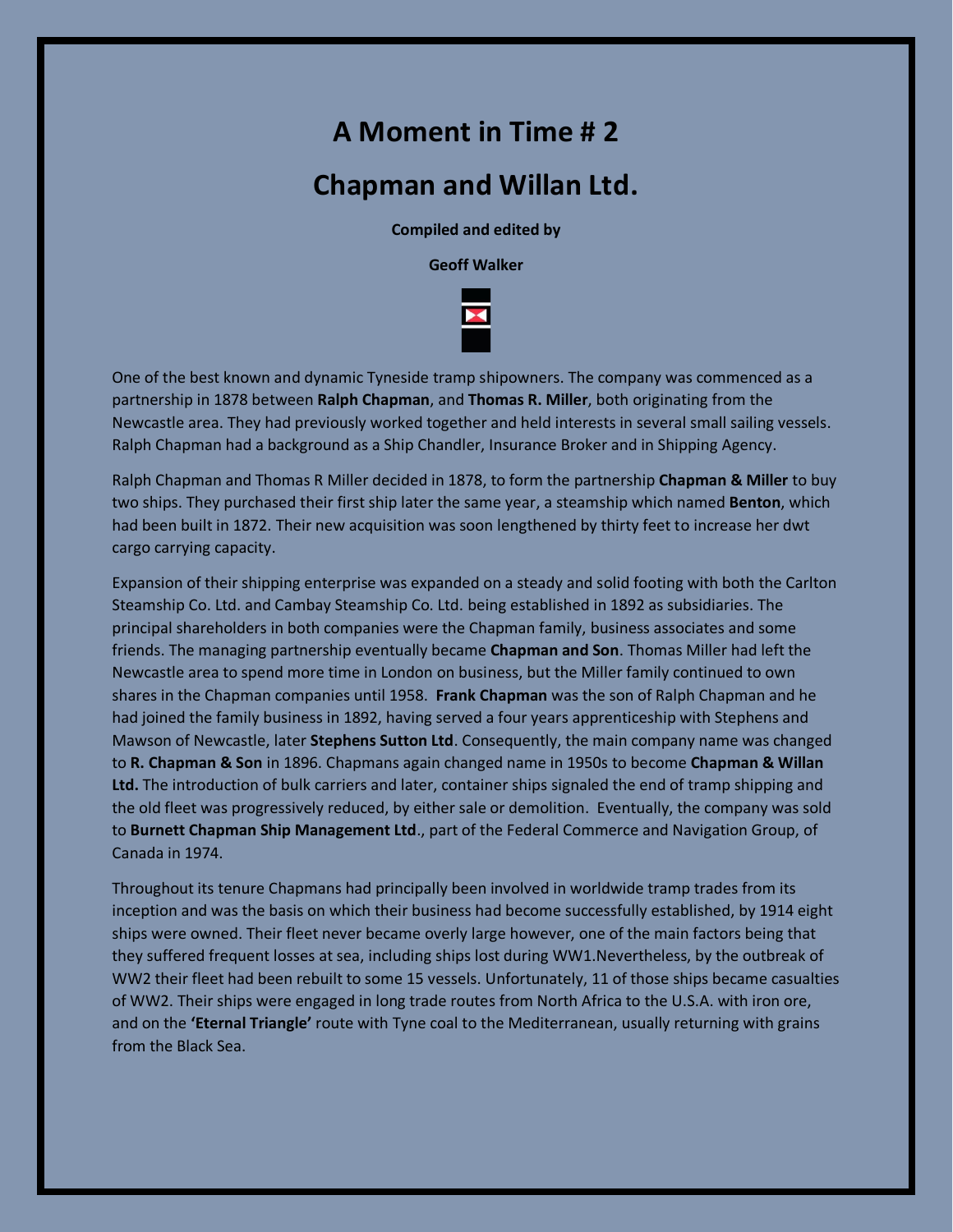

Steamship **Amberton**, built 1928. Wrecked Western Head, Cape Pine, Newfoundland in 1947 whilst en route from Quebec to London with a cargo of timber.



The Steamship **Allerton**, built 1941. Originally managed by Carlton SS Co Ltd & Cambay SS Co Ltd

Sold and changed name to **North Lady**  in 1957, onsold 1961 and renamed **Ypapanti. S**old 1964 and renamed **Ever Fortune.** She went for demolition at Kaohsiung in 1968

All their vessels had the suffix "ton" in their name, ie.**Allerton, Amberton, Brighton, Carlton, Demeterton, Ingleton, Merton, Norton.**



**MV Brighton** built 1960. A handsome profile and the forerunner to several similarly designed vessels. Change of name to **Kaptayanni** in 1971, renamed **Mareantes** 1973, change of name to **Loukia** and owner to Conship Cia SA 1975, change of name to **Melpo** 1976, change of name to **Despoula K**. Parted tow and wrecked 1982 whilst en-route from Monrovia to Split for demolition.